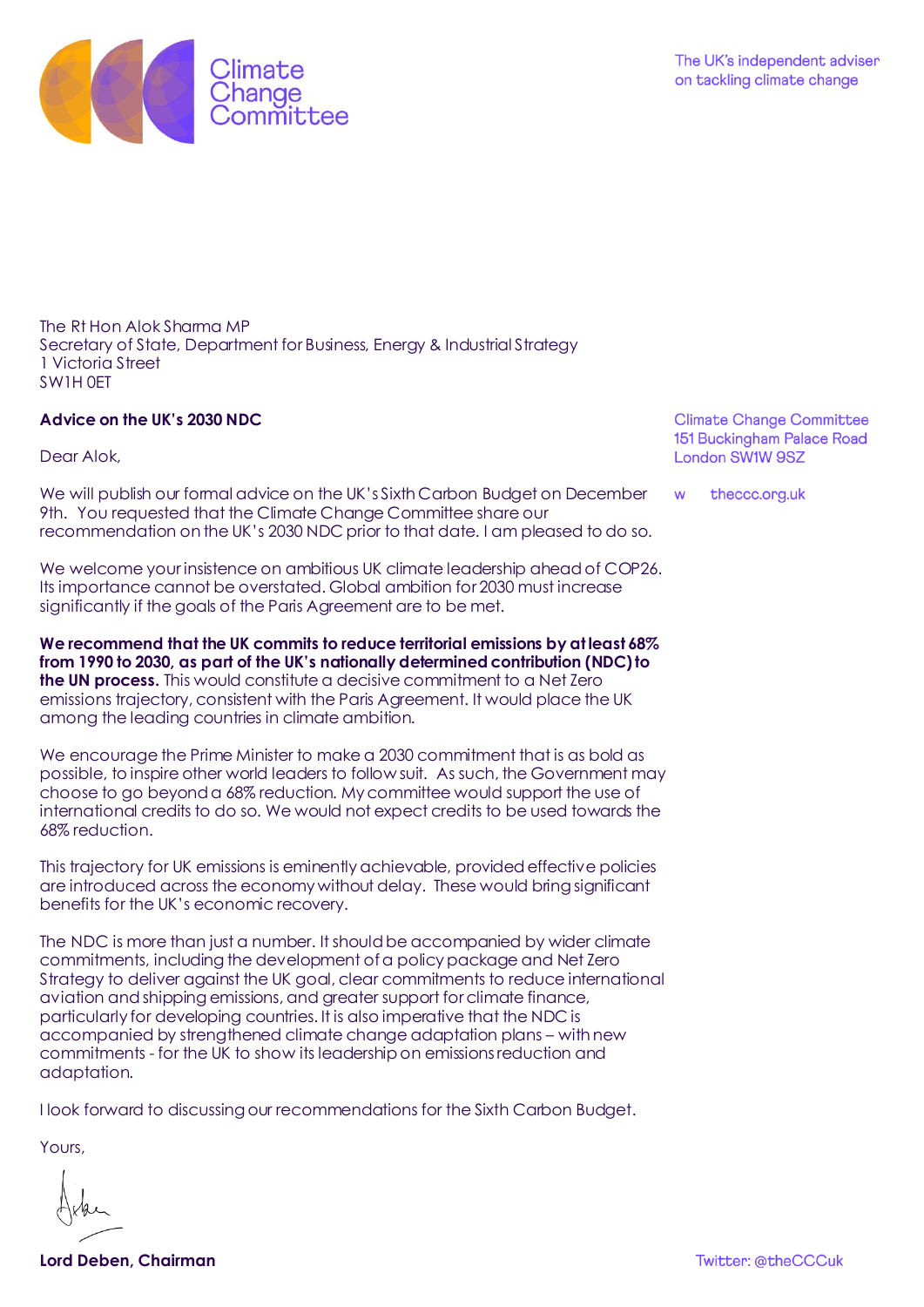## **Excerpt from the Sixth Carbon Budget Advice – published 9th December** CCC recommendations on the UK's Nationally Determined Contribution for 2030

The UK will host the next UN climate talks – the 26th Conference of the Parties (COP26) – in Glasgow in November 2021. The period leading up to these talks is vital for increasing global ambition. To support that process the UK must adopt a world leading NDC that reflects best practice under the Paris Agreement.

- **Ambition on reducing emissions.** The UK should submit an NDC based on the path to the Sixth Carbon Budget, requiring at least a 68% reduction in territorial emissions from 1990 to 2030 (excluding emissions from international aviation and shipping, IAS, in line with UN convention $1<sup>1</sup>$ , to be delivered through domestic action, with additional actions to reduce the UK's contribution to IAS emissions.
	- This is a clear progression from the UK's existing commitments: its expected effort share of the EU's NDC (-53%), the existing fifth carbon budget (-57%), and the expected reduction in actual emissions under the fifth carbon budget (-61%).<sup>2</sup>
	- It would be world leading compared to existing NDCs, and amongst the front-runners for proposals for increased ambition. For example, if the EU adopts its proposed 55% reduction for 2030, our proposed budget would be towards the top of the range that we estimate for the UK's possible effort share had it still been a Member State.
	- It would align with the published pathways from the Intergovernmental Panel on Climate Change (IPCC) for a 1.5°C goal. UK emissions would fall by 54% from 2010 to 2030, compared to the 45% that the IPCC identifies for the world as a whole.
	- It is equivalent to a 64% reduction including IAS emissions, the basis of our recommended Sixth Carbon Budget.
- **International aviation and shipping.** While these emissions are treated separately by the UN, they must be addressed if the temperature goal of the Paris Agreement is to be met. The UK's NDC should include clear commitments to act on emissions from international aviation and shipping, including both long-term and interim targets.
- Adaptation. Even if the Paris goals are delivered in full and global temperature rise is limited to 1.5°C, there will be further impacts from climate change beyond those already occurring today. If the Paris goals are missed, the global and UK impacts will become much more severe. The UK needs to increase its ambition on climate change adaptation, as it is not prepared even for the 1.5-2°C world. The UK's NDC should signal how national adaptation plans will be strengthened, as well as highlighting how the UK is supporting climate adaptation overseas.
- **International collaboration.** The UK has been a strong contributor to international climate finance, recently doubling its commitment to £11.6 billion in aggregate over 2021/22-2025/26. The UK's NDC should highlight this commitment, along with other UK contributions to technology development and capacity building.

**<sup>1</sup>**Our recommendation of at least a 68% reduction from 1990 to 2030 excludes emissions from international aviation and shipping. It includes expected changes to the UK's emissions accounts to reflect higher estimates for emissions from peatlands and higher global warming potentials (GWP) proposed by the IPCC (and agreed at the UNFCCC) for non-CO2 greenhouse gases. [note added for this letter]

**<sup>2</sup>** The existing EU ambition is for a 40% reduction by 2030 relative to 1990; an increase to 55% is being considered. The fifth budget goal of -57% refers to the net carbon account, which adjusts for emissions trading in the EU Emissions Trading System.

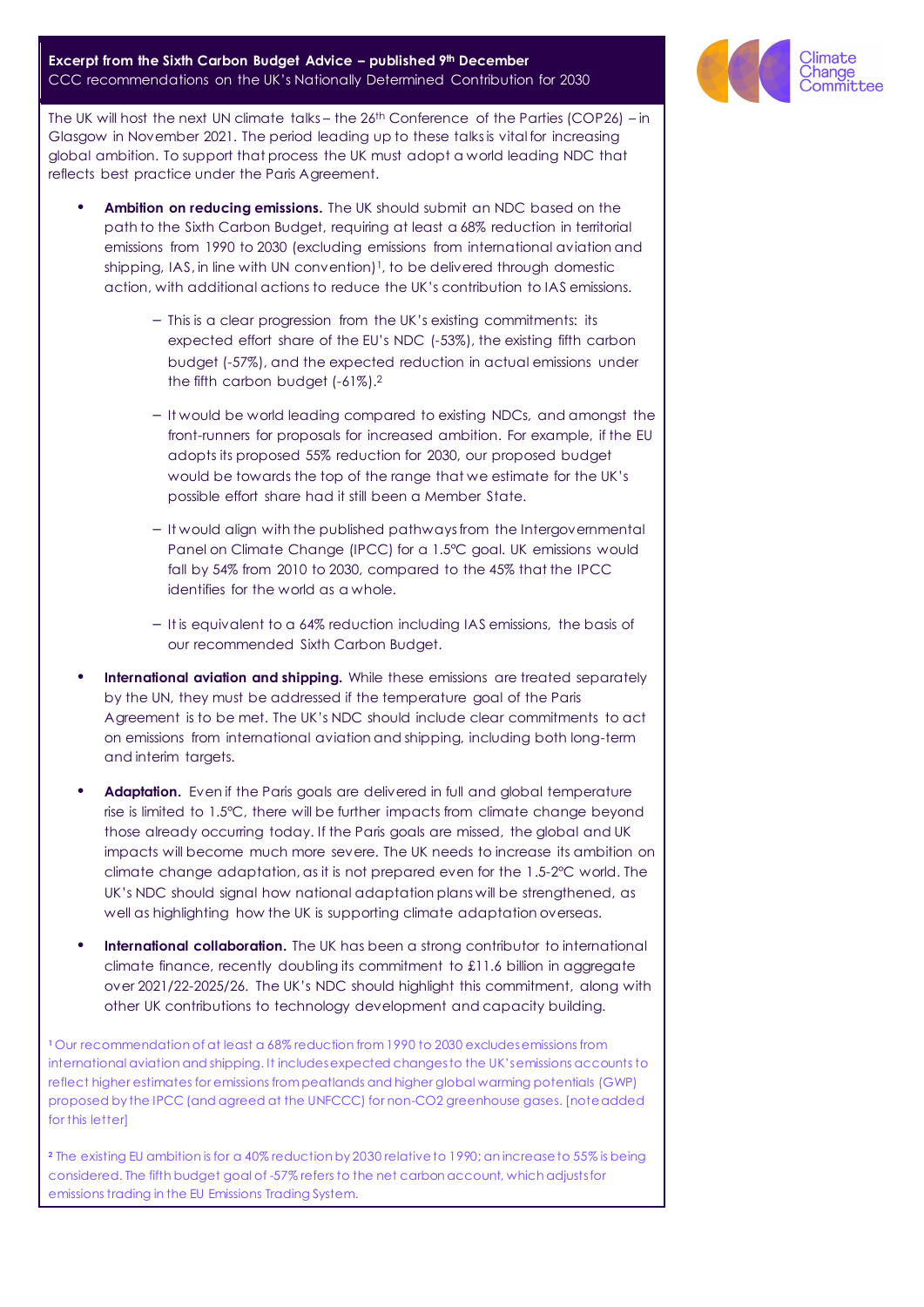Current NDCs submitted under the Paris Agreement are predicted to lead to global average temperatures rising around 3°C by 2100 compared to pre-industrial levels, with risks of even more severe climate outcomes. The 2015 Paris Agreement aims to limit warming to well below 2°C and to pursue efforts to limit it to 1.5°C.



However, existing 2030 commitments globally do not yet match the long-term targets and still fall far short of what is needed to meet Paris Agreement targets. As host of COP26, the UK should send a clear signal that it is contributing fully to the Paris Agreement by setting a world-leading 2030 ambition and taking strong action now to move decisively onto the path to its long-term Net Zero ambition.

Our recommended Sixth Carbon Budget and UK NDC reflect the goals and requirements of the Paris Agreement, recognising the UK's responsibility as a richer developed nation and its respective capabilities:

- Our Sixth Carbon Budget pathway has been explicitly designed to reflect the UK's **'highest possible ambition'** within the UK's particular capabilities, as required by the Paris Agreement.
- The **actions** required to meet the budget and NDC (including full decarbonisation of the power sector, full switchover to electric vehicle sales and installation of low-carbon heating, and roll-out of carbon capture and storage) would go beyond those required from the world on average (Table 1), in line with the UK's responsibility as a richer nation with larger historical emissions. The timing of these actions would align to that required from other climate leaders.
- Comparable action from other developed countries with developing countries following slightly later (i.e. where they generally adopt low-carbon measures later, achieve lower percentage reductions to 2030 and reach Net Zero emissions after 2050) would limit warming well below 2°C. We set out such a **'leadership-driven' global pathway** in our report.
- We have also highlighted where policies and actions have important crossovers with the need to **adapt to climate change**, which is also included as a key part of the long-term response to climate change in the Paris Agreement.

To limit warming below 1.5°C, modelling generally suggests that all regions will need to follow paths close to those currently being considered in developed countries. Developed countries will need to play a significant role in supporting those efforts. If additional action to reduce emissions domestically beyond our recommended budget proves possible, then the UK should take that action in further support of the 1.5°C ambition.